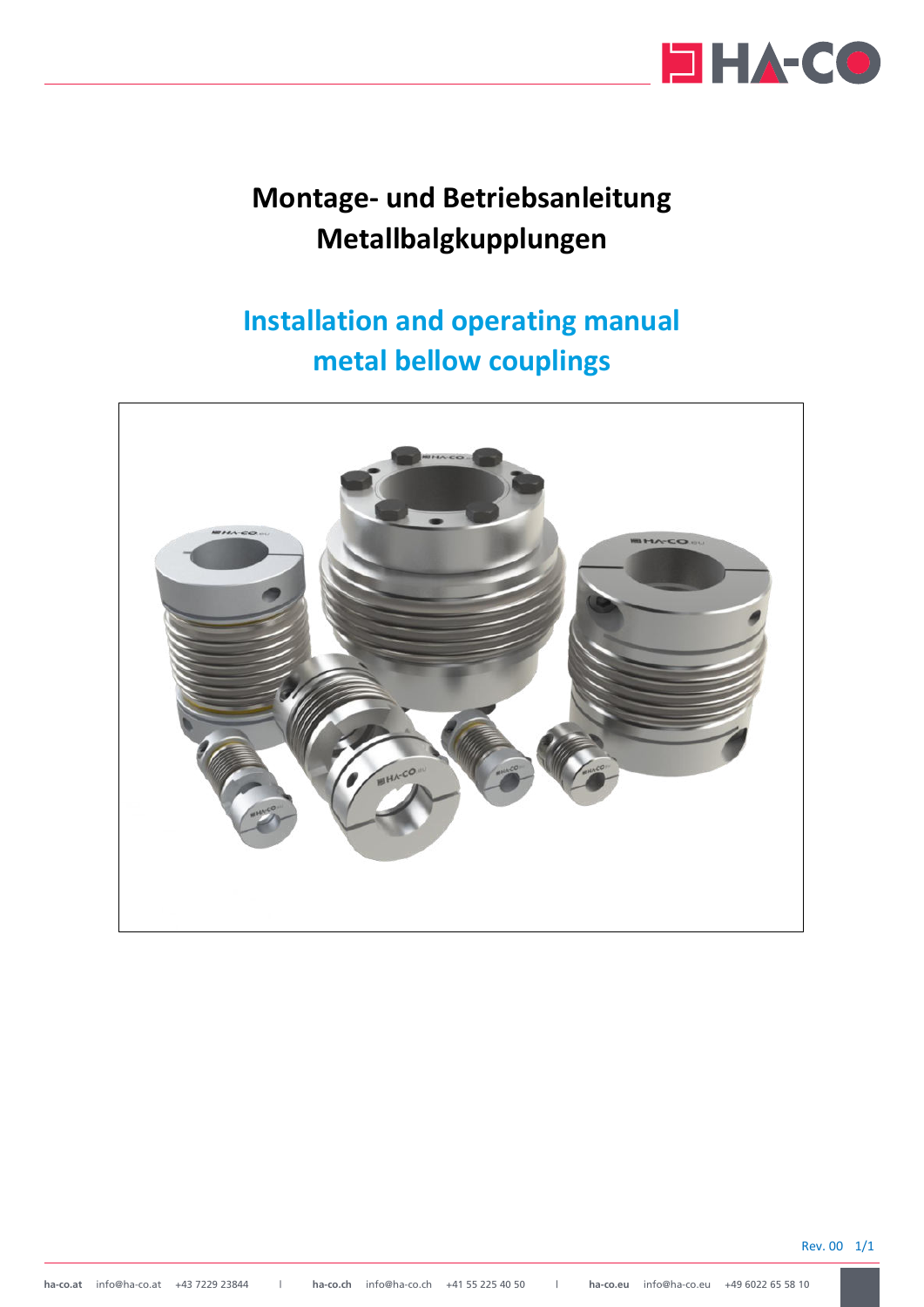

# **Inhalt / Contents**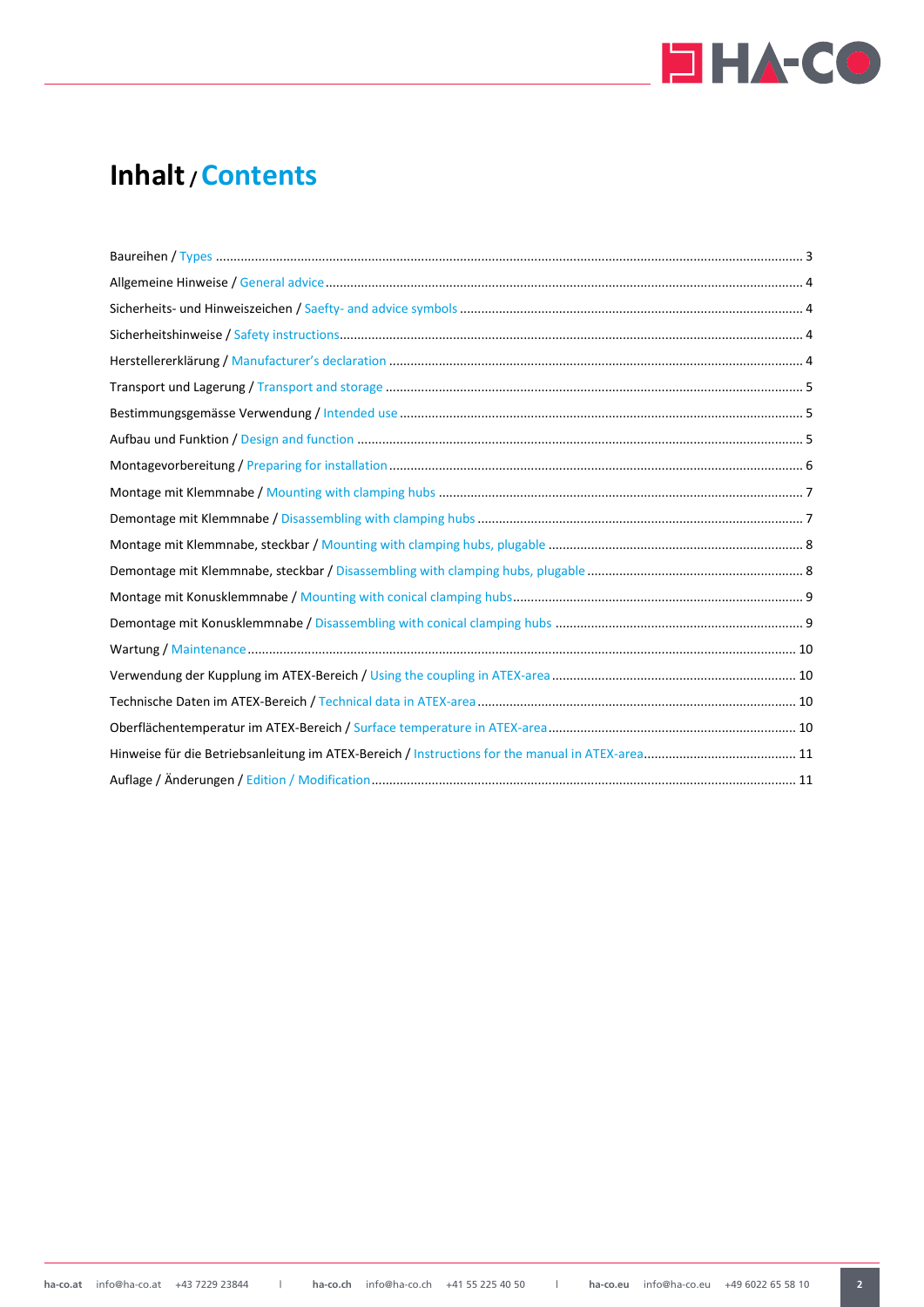

# **Baureihen Types**

# <span id="page-2-0"></span>**MKJ**





# **MKS**

Nabenmaterial: Aluminium Metallbalg: Edelstahl mit Klemmnabe, steckbar Hub material: Aluminium Metall bellow: Stainless steel with clamping hub, plugable



# **MKE**



# **MKJ-S**

Nabenmaterial: Stahl Metallbalg: Edelstahl mit Klemmnabe Hub material: Steel Metall bellow: Stainless steel with clamping hub



# **MKA-S**

Nabenmaterial: Aluminium Metallbalg: Edelstahl mit Klemmnabe Hub material: Aluminium Metall bellow: Stainless steel with clamping hub





Nabenmaterial: Stahl Metallbalg: Edelstahl mit Klemmnabe, steckbar Hub material: Steel Metall bellow: Stainless steel with clamping hub, plugable



# **MKK-S**

Nabenmaterial: Stahl Metallbalg: Edelstahl mit Konusklemmnabe Hub material: Steel Metall bellow: Stainless steel with connical clamping hub

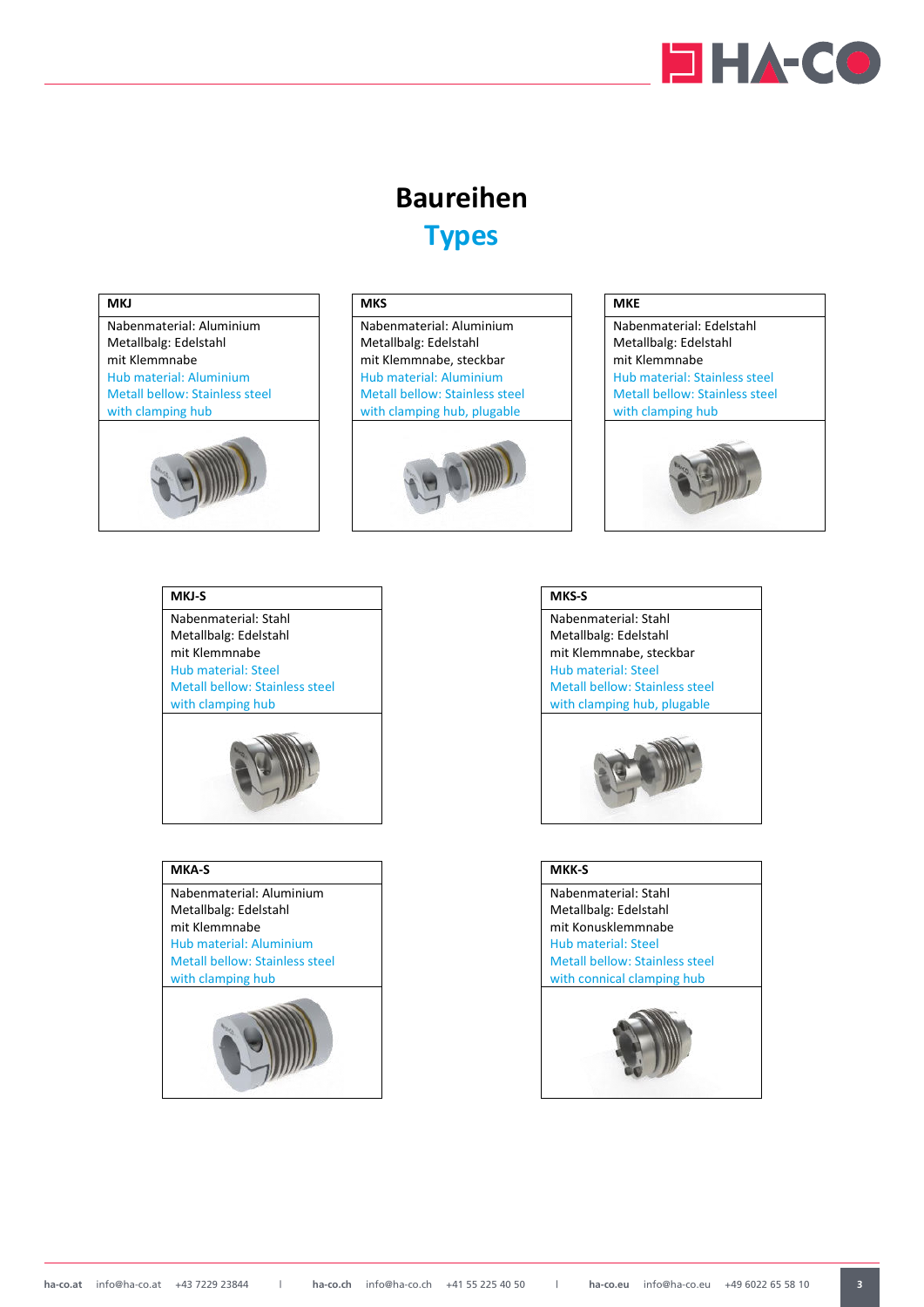

# <span id="page-3-0"></span>**Allgemeine Hinweise**

Lesen Sie diese Montageanleitung vor der Inbetriebnahme Ihrer HA-CO Kupplung sorgfältig durch. Die Anleitung gibt Hinweise für ein sachgerechtes Montieren, Betreiben und Warten des erworbenen HA-CO Produktes. Schenken Sie den aufgeführten Sicherheitshinweisen besondere Beachtung!

Als Teil des Produktes ist diese Montageanleitung immer in der Nähe der Kupplung aufzubewahren.

Diese Anleitung ist urheberrechtlich geschützt. Die Texte und Bilder unterliegen dem Copyright der HA-CO GmbH.

<span id="page-3-1"></span>**Sicherheits- und Hinweiszeichen Safety- and advice symbols** 

# **General advice**

Please read carefully the following mounting instructions before starting up your HA-CO coupling. The manual provides information support of the correct mounting, operation and maintenance of the acquired HA-CO product. Give special attention to the listed safety instructions!

As part of the product, these installation manual must always be kept close to the coupling.

This manual is protected by copyright. Text and images are copyright by HA-CO GmbH.

| Gefahr<br>Verletzungsgefahr für Personen                                                               | <b>Danger</b><br>Risk of injury to people                                                     |
|--------------------------------------------------------------------------------------------------------|-----------------------------------------------------------------------------------------------|
| Achtung<br>Schäden an der Kupplung und/oder der<br>Maschine möglich                                    | <b>Attention</b><br>Damage to the coupling and/or of the machine<br>possible                  |
| Kontrolle<br>Teile auf Schäden und/oder<br>Funktionstüchtigkeit kontrollieren                          | <b>Check</b><br>Check parts for damage and/or functionality                                   |
| Reinigen und leicht einfetten<br>Teile reinigen und leicht einfetten                                   | <b>Clean and lightly greased</b><br>Clean parts and grease slightly                           |
| <b>Konstruktionshinweis</b><br>Punkte die bereits bei der Konstruktion<br>beachtet werden müssen       | <b>Engineering notice</b><br>Points which must already be observed in the<br>construction     |
| <b>Montage- und Wartungshinweis</b><br>Wichtige Punkte bei der Montage und<br>Wartung zu beachten sind | <b>Mounting and maintenance notice</b><br>Important points to be observed during installation |

#### <span id="page-3-2"></span>**Sicherheitshinweise**



Rotierende Kupplungen können Bediener und Menschen verletzen. Greifen Sie deshalb nie in den Arbeitsbereich einer rotierenden Kupplung. Stellen Sie sicher, dass die

Maschine vor jeglichen Montagearbeiten gegen ein unbeabsichtigtes Einschalten gesichert ist. Im Betrieb und bei Testläufen müssen alle Abdeckungen und Schutzeinrichtungen montiert sein. Der Betreiber hat für entsprechende Schutzmassnahmen zu sorgen.

#### <span id="page-3-3"></span>**Herstellererklärung**

Kupplungen sind im Sinne der Maschinenrichtlinien (2006/42/EG Anhang IIB) keine Maschinen, sondern Komponenten zum Einbau in Maschinen. Die Inbetriebnahme ist solange untersagt, bis durch oder nach Integration in das Endprodukt die Anforderungen der Maschinenrichtlinien erfüllt sind.

#### **Safety instructions**



Rotating couplings can injury operators and people. Therefore never approach a coupling while it is rotating. Make sure that the machine is locked out and cannot be

accidentally started during assembly. In operation and during test runs all covers and protective devices must be fitted. The operator must ensure appropriate protective measures.

#### **Manufacturer's declaration**

According to EG guidelines for machinery (2006/42/EG Anhang IIB), couplings are no machines but components for installation in machines. Their putting into operation is subject to the fulfillment of all requirements of machine guidelines by or after integration in the final product.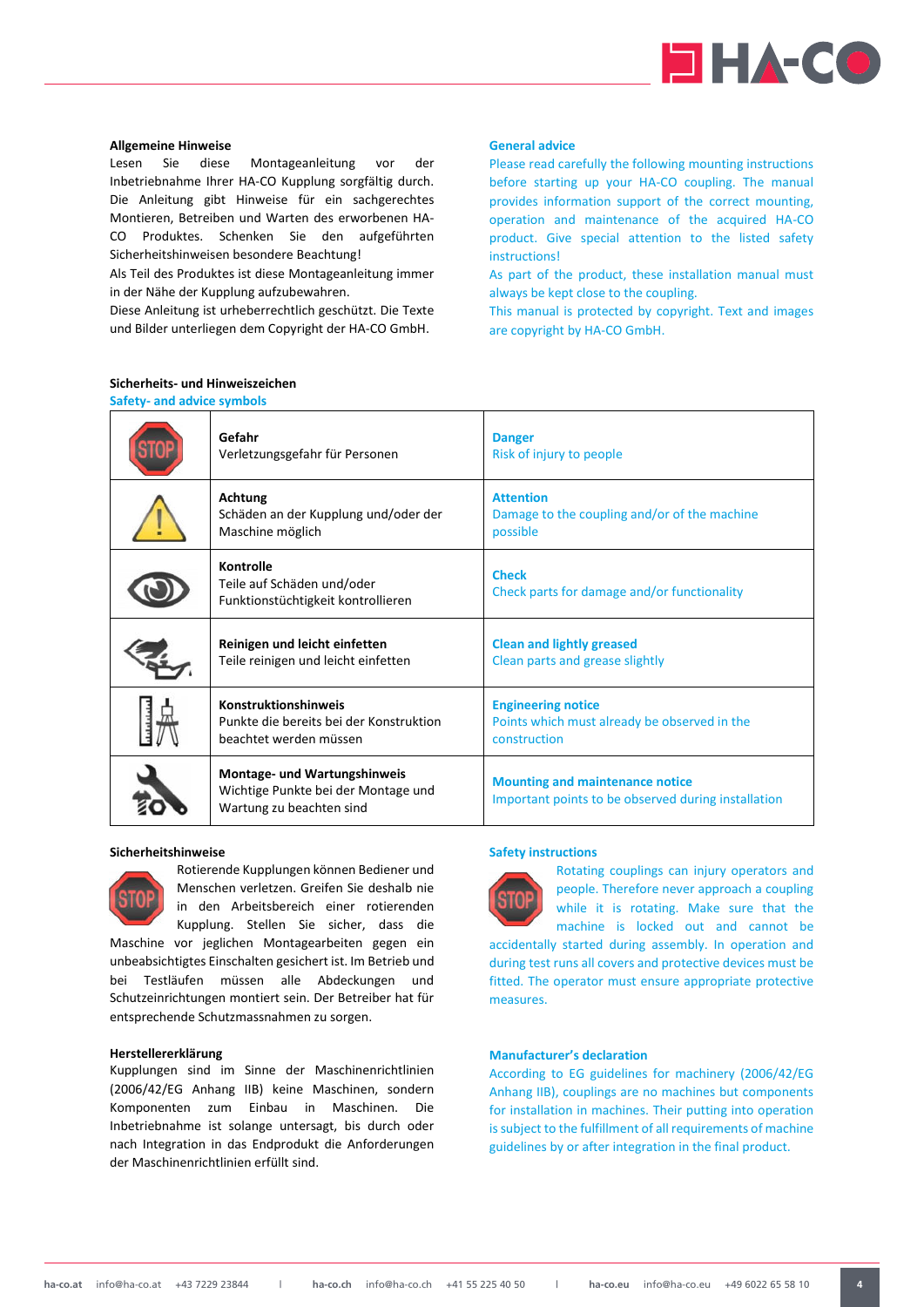

#### <span id="page-4-0"></span>**Transport und Lagerung**

Die ganz oder teilweise montierten HA-CO Kupplungen werden konserviert ausgeliefert und sollten nach der Wareneingangskontrolle wieder originalverpackt gelagert werden.

Feuchte Lagerräume sind ungeeignet. Es ist wichtig, dass an den HA-CO Produkten keine Kondensation entsteht. Die relative Luftfeuchtigkeit liegt am Lagerort idealerweise unter 65%. Unter guten Voraussetzungen können die Kupplungen bis zwölf Monate gelagert werden.

# <span id="page-4-1"></span>**Bestimmungsgemässe Verwendung**

Die HA-CO Kupplungen dürfen nur den technischen Daten entsprechend eingesetzt werden. **Eigenmächtige bauliche Veränderungen an der Kupplung sind nicht zulässig**. Bei Zuwiderhandlung gegen die Betriebs- und Montageanleitung sowie den aufgeführten Sicherheitshinweisen besteht kein Haftungsanspruch. Wir behalten uns das Recht auf technische Änderungen vor. HA-CO Kupplungen entsprechen dem anerkannten Stand der Technik.

## <span id="page-4-2"></span>**Aufbau und Funktion**

HA-CO Metallbalgkupplungen sind torsionssteife Ausgleichskupplungen welche Drehmomente spielfrei übertragen. Innerhalb festgelegter Grenze können Axial-, Radial- und Winkelversätze zwischen zwei Wellenenden ausgeglichen werden. Durch die geringen Rückstellkräfte treten hierbei keine nennenswerten Lagerbelastungen auf. (Aufbau siehe Fig.1)

#### **Transport and storage**

The fully or partially assembled HA-CO couplings are supplied in preserved condition and should be stored again in their original packaging after incoming goods inspection.

Damp storage areas are unsuitable. It is important that no condensation occurs on the HA-CO products. The humidity is ideally below 65 % in the warehouse. Under good conditions, the couplings can be stored up to twelve months.

# **Intended use**

The HA-CO couplings may only be used in accordance with the technical data. **Unauthorized modifications on the coupling design are not admissible.** We accept no liability for breach of the operating manual and installation as well as the safety instruction. We reserve the right to make technical changes. HA-CO couplings comply with the recognized state of the art.

#### **Design and function**

HA-CO metal bellow couplings are torsionally rigid compensating couplings which transmit torques without any backlash. Within a defined limit, axial, radial and angular misalignments between two shaft ends can be compensated. Due to the low restoring forces no appreciable bearing loads occur. (Design see Fig.1)

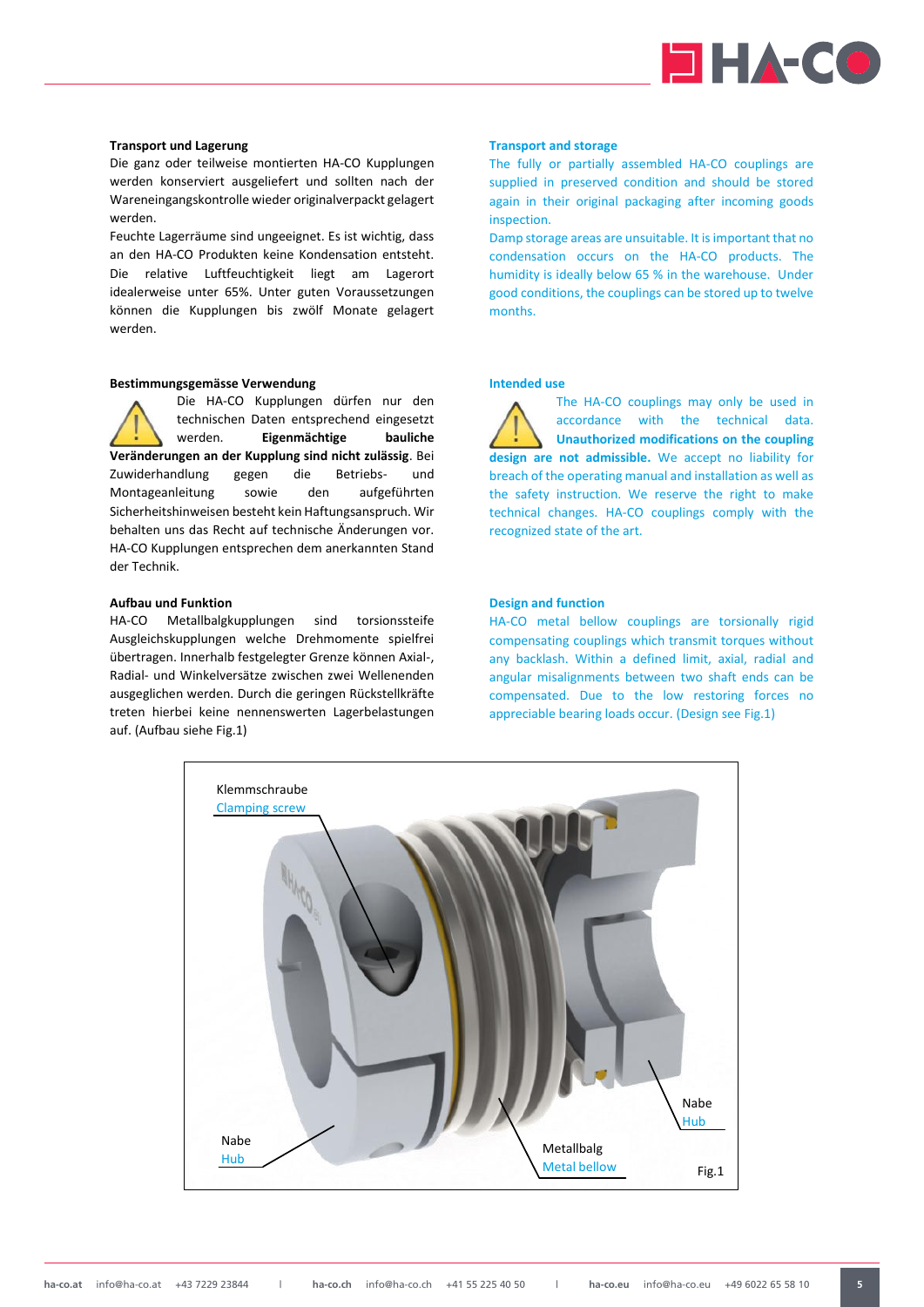

## <span id="page-5-0"></span>**Montagevorbereitung**



Die zu verbindenden Teile von Schmutz und allfälligen Graten befreien. Wir empfehlen sämtliche relevanten Masse

auf Richtigkeit zu prüfen. Nach der Reinigung Kupplung und Welle leicht einölen (Fig. 2).



Die Passungen der HA-CO Metallbalgkupplungen werden nach Kundenwunsch gefertigt. Im Allgemeinen sind die Passungen als Schiebesitz (z.B. H7/j6

oder G7/k6) ausgeführt. Generell soll das Passungsspiel zwischen 0,01mm - 0,05mm liegen. Alle Passfedernuten entsprechen der DIN 6885.

# **Preparing for installation**



(Fig. 2).

Ridding the parts to be connected from dirt and smudges. We recommend to examine all relevant mass accuracy. After cleaning the coupling and shaft has to be lightly oiled

The tolerances of the HA-CO metal bellow couplings are manufactured according to customer requirements. In general, the tolerances are manufactured as sliding seats

(example H7/j6 or G7/k6). In general the clearance should be within 0,01mm – 0,05mm. All keyways comply with DIN 6885.

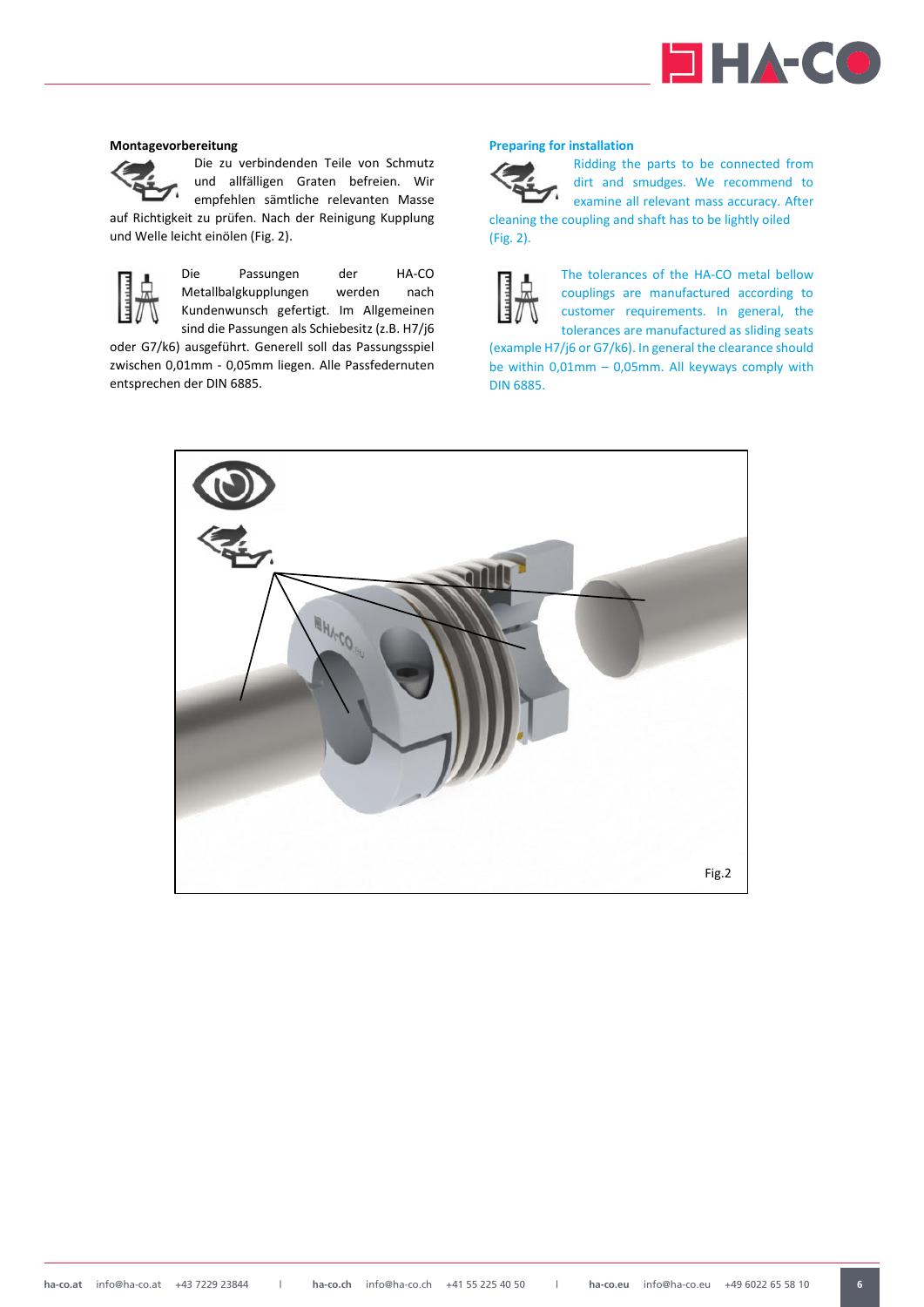

# <span id="page-6-0"></span>**Montage mit Klemmnabe**



Die Welle-Nabe-Verbindungen der Kupplungsreihen MKJ, MKE, MKJ-S und MKA-S sind als Klemmnaben ausgeführt. Schieben Sie die Kupplung auf die Antriebswelle auf.

Bei richtiger axialer Position ziehen Sie die Klemmschraube mit Hilfe eines Drehmomentschlüssels auf das im HA-CO Katalog angegebene Anzugsmoment an. Schieben Sie nun die Kupplung auf die Abtriebswelle auf und wiederholen das Anziehen der Klemmschrauben bei richtiger axialer Position und lastfreiem Metallbalg wie vorher beschrieben (Fig. 3).

#### <span id="page-6-1"></span>**Demontage mit Klemmnabe**

Zur Demontage der Metallbalgkupplung mit Klemmnabe ist es ausreichend die Klemmschrauben zu lösen. Diese müssen nicht komplett heraus gedreht werden.

# **Mounting with clamping hubs**



The shaft-hub connections of the coupling series MKJ, MKE, MKJ-S and MKA-S are designed as clamping hubs. Mount the coupling onto the drive shaft. If the axial

position is correct, use a torque wrench to tighten the clamping screws to the torque which is specified in the HA-CO catalog. Now mount the coupling onto the output shaft. With correct axial position and load-free metal bellow repeat the tightening of the clamping screws as described above (Fig.3).

# **Disassembling with clamping hubs**

To disassemble the metal bellow coupling with clamping hub, it is sufficient to loosen the clamping screws. These do not have to be turned out completely.

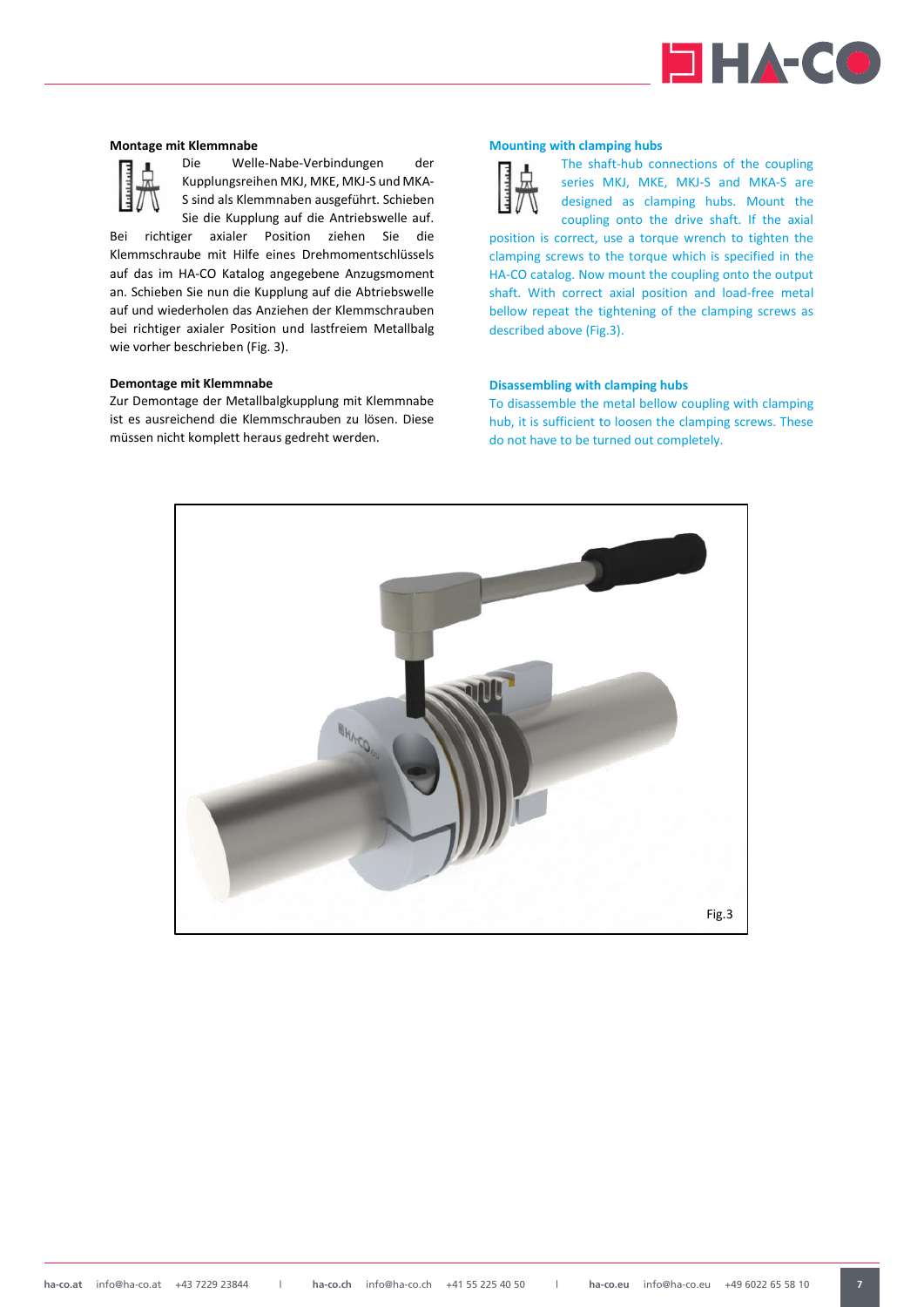

#### <span id="page-7-0"></span>**Montage mit Klemmnabe, steckbar**



Die Welle-Nabe-Verbindungen der Kupplungsreihen MKS und MKS-S sind als Klemmnaben ausgeführt. Schieben Sie die Steckklemmnabe auf die Antriebswelle auf.

Bei richtiger axialer Position ziehen Sie die Klemmschraube mit Hilfe eines Drehmomentschlüssels auf das im HA-CO Katalog angegebene Anzugsmoment an. Schieben Sie nun den Kupplungskörper auf die Abtriebswelle auf und wiederholen das Anziehen der Klemmschrauben bei richtiger axialer Position wie vorher beschrieben (Fig. 4). Anschließend die beiden Kupplungshälften mit der geforderten Vorspannung zusammenstecken (Fig. 5).

# **Wichtig:**

Das Einbaumaß der Kupplung muss vor der Montage festgelegt werden, damit beim Ineinanderstecken die entsprechende Vorspannung (siehe HA-CO Katalog) erreicht wird.

#### <span id="page-7-1"></span>**Demontage mit Klemmnabe, steckbar**

Zur Demontage der Metallbalgkupplung mit Klemmnabe ist es ausreichend die Klemmschrauben zu lösen. Diese müssen nicht komplett heraus gedreht werden.

# **Mounting with clamping hubs, plugable**



The shaft-hub connections of the coupling series MKS and MKS-S are designed as clamping hubs. Mount the plug-clamping hub onto the drive shaft. If the axial position

is correct, use a torque wrench to tighten the clamping screws to the torque which is specified in the HA-CO catalog. Now mount the coupling body onto the output shaft. With correct axial position repeat the tightening of the clamping screws as described above (Fig.4). Subsequently, the two halves of the coupling has to be assembled with the required preload (Fig. 5).

#### **Important:**

The installation dimension of the coupling must be determined prior to installation so that the required preload (see HA-CO catalog) is achieved when the coupling is assembled.

#### **Disassembling with clamping hubs, plugable**

To disassemble the metal bellow coupling with clamping hub, it is sufficient to loosen the clamping screws. These do not have to be turned out completely.



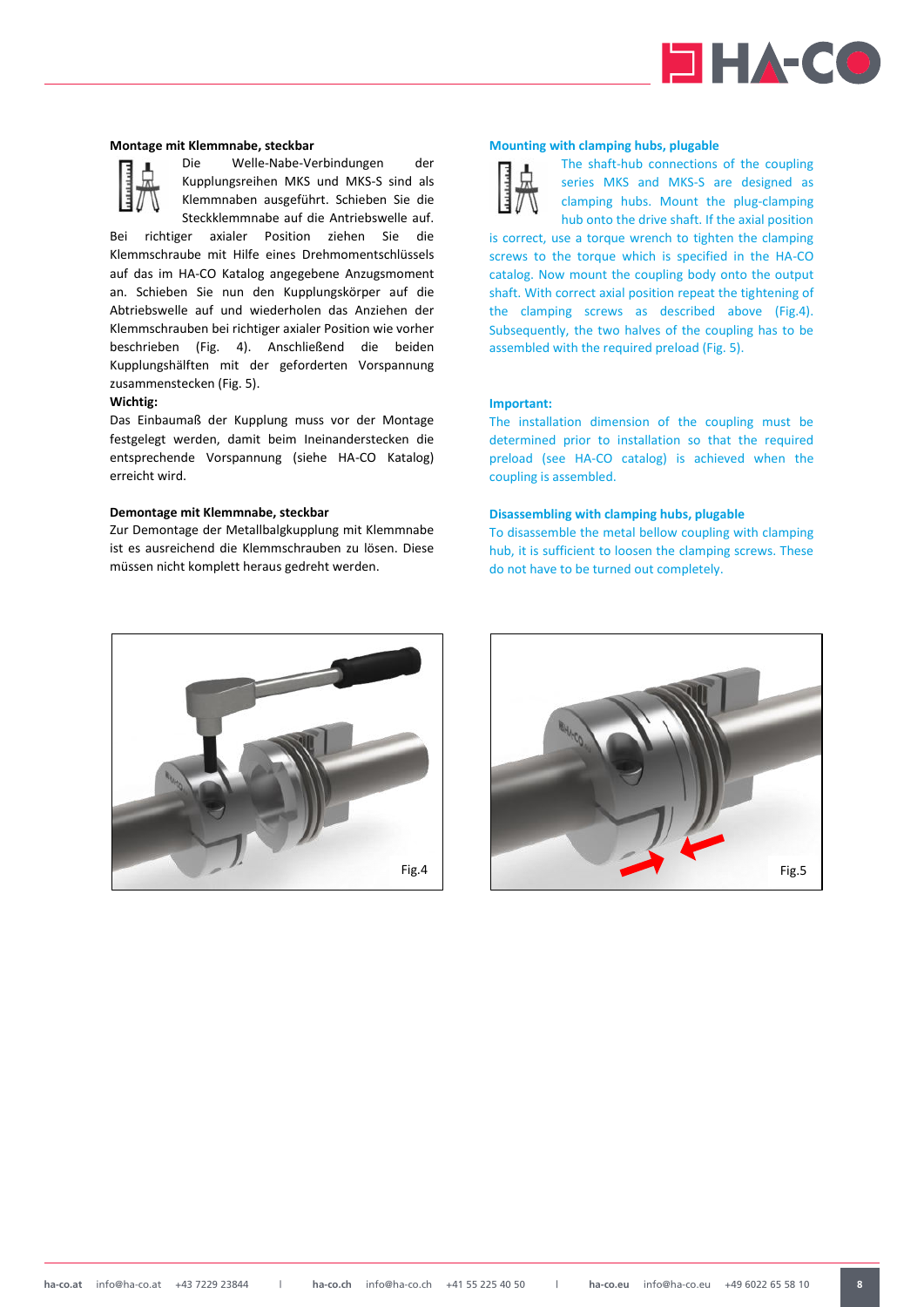

#### <span id="page-8-0"></span>**Montage mit Konusklemmnabe**



Die Welle-Nabe-Verbindung der Kupplungsreihe MKK-S ist als Konusklemmnabe ausgeführt. Schieben Sie die Kupplung auf die Antriebswelle auf. Bei

richtiger axialer Position ziehen Sie die Klemmschrauben in 3 Umläufen (erster Umlauf mit 1/3, zweiter Umlauf mit 2/3, dritter Umlauf mit vollem Anzugsmoment) umlaufend (NICHT überkreuz!) mit Hilfe eines Drehmomentschlüssels auf das im HA-CO Katalog angegebene Anzugsmoment an. Ziehen Sie anschließend alle Schrauben erneut mit dem vollen Anzugsmoment an um sicher zu stellen das alle Schrauben mit dem vorgegebenen Anzugsmoment angezogen sind. Schieben Sie nun die Kupplung auf die Abtriebswelle auf und wiederholen das Anziehen der Klemmschrauben bei richtiger axialer Position und lastfreiem Metallbalg wie vorher beschrieben (Fig. 6).

#### <span id="page-8-1"></span>**Demontage mit Konusklemmnabe**



Zur Demontage der Metallbalgkupplung mit Konusklemmnabe müssen die Klemmschrauben in mehreren Umläufen gelöst werden (**Achtung:** Die Schrauben dürfen nicht auf einmal komplett heraus geschraubt werden! **Verletzungsgefahr!**).

Wenn alle Schrauben gelöst sind können 3 Klemmschrauben komplett herausgedreht werden und in die Abdrückbohrungen geschraubt werden um den Konusklemmring abzudrücken. (Fig. 7)

### **Mounting with conical clamping hubs**

The shaft-hub connection of the coupling series MKK-S is designed as conical clamping hub. Mount the coupling onto the drive shaft. If the axial position is correct, use a

torque wrench to tighten the clamping screws in 3 steps (first step with 1/3, second step with 2/3 and third step with full tightening torque) clockwise (NOT crosswise!) to the nominal torque which is specified in the HA-CO catalog. Then tighten all screws again to the full tightening torque to make sure that all screws are tightened correctly. Now mount the coupling onto the output shaft. With correct axial position and load-free metal bellow repeat the tightening of the clamping screws as described above (Fig.6).

#### **Disassembling with conical clamping hubs**



To disassemble the metal bellow coupling with conical clamping hub, the clamping screws must be loosened in several steps (**Caution**: The screws must not be completely screwed out in one time! **Risk of injury!**). When all screws have been loosened, 3

clamping screws can be used to put into the jacking holes to push off the conical clamping ring. (Fig. 7)



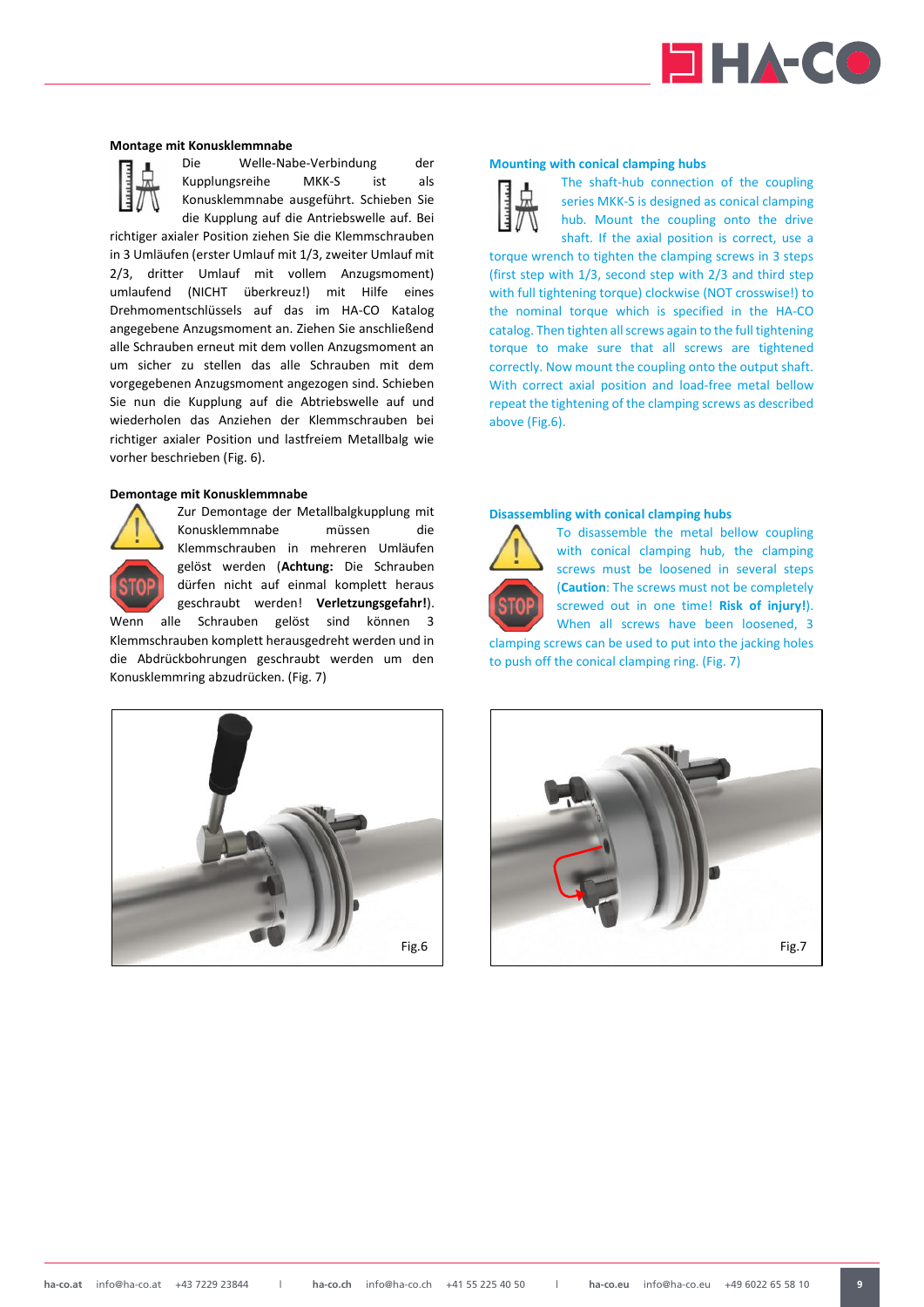

# <span id="page-9-0"></span>**Wartung**

HA-CO Metallbalgkupplungen sind wartungsfrei. Trotzdem empfehlen wir bei den regelmäßig durchzuführenden Inspektionsintervallen von Gesamtanlagen eine Sichtkontrolle der Kupplung durchzuführen.

### <span id="page-9-1"></span>**Verwendung der Kupplung im ATEX-Bereich**

Die HA-CO Metallbalgkupplungen entsprechen den grundlegenden Sicherheits- und Gesundheitsanforderungen der Richtlinie 2014/34/EU, für den Einsatz in Explosionsschutzzone 1 (2), unter der Bedingung, dass die Massnahmen zum Explosionsschutz der Betriebs- und Wartungsanleitung eingehalten werden. Dies ist das Ergebnis der Zündquellenanalyse welche beim Hersteller eingesehen werden kann.



Die Metallbalgkupplungen sind kundenseitig mit einer Schutzhaube gegen herabfallende Gegenstände zu sichern. Sowohl die Antriebs- als auch die Abtriebswelle müssen

überwacht werden, um bei Ausfall der Kupplung ein abschalten der Anlage zu gewährleisten.

# <span id="page-9-2"></span>**Technische Daten im ATEX-Bereich**

Alle technischen Daten der Metallbalgkupplungen wie Versatzwerte, Drehzahlen und übertragbare Drehmomente müssen um 25% der Standardwerte reduziert werden.

## <span id="page-9-3"></span>**Oberflächentemperatur im ATEX-Bereich**

Die max. Oberflächentemperatur der Metallbalgkupplungen wird durch die Umgebungstemperatur und der Wärmeübertragung der Anlage bestimmt. Die höchste zulässige Oberflächentemperatur ist kundenseitig festzulegen

| Umgebungstemperatur | <b>Temperaturklasse</b> |
|---------------------|-------------------------|
| Bis $65^{\circ}$ C  | T6 (85°C)               |
| Bis 80°C            | T5 (100°C)              |
| Bis 115°C           | T4 (135°C)              |
| Bis 150°C           | T3 (200°C)              |

# **Maintenance**

HA-CO metal bellow couplings are maintenance free. We regularly recommend a visual inspection of the entire installation of the coupling.

# **Using the coupling in ATEX-area**

The HA-CO metal bellow couplings comply with the essential health and safety requirements of directive 2014/34/EU, for use in explosion protection zone 1 (2), under the condition that the measures for explosion protection of the operating and maintenance instructions are completed. This is the result of ignition source analysis which can be viewed at the manufacturer.



The metal bellow couplings must be secured by the customer with a protective cover against falling objects. Both the input and output shafts must be monitored to ensure

that the system shuts down if the coupling fails.

# **Technical data in ATEX-area**

All technical data of the metal bellow couplings like misalignments, speed and transmissible torque has to be reduced by 25% of the standard values.

#### **Surface temperature in ATEX-area**

The maximum surface temperature of the metal bellow couplings is determined by the ambient temperature and the heat transfer of the system. The maximum allowable surface temperature has to be set by the customer.

| <b>Ambient temperature</b> | <b>Temperature class</b> |
|----------------------------|--------------------------|
| Upto 65°C                  | T6(85°C)                 |
| Upto 80°C                  | T5 (100°C)               |
| Upto 115°C                 | T4 (135°C)               |
| Upto 150°C                 | T3 (200°C)               |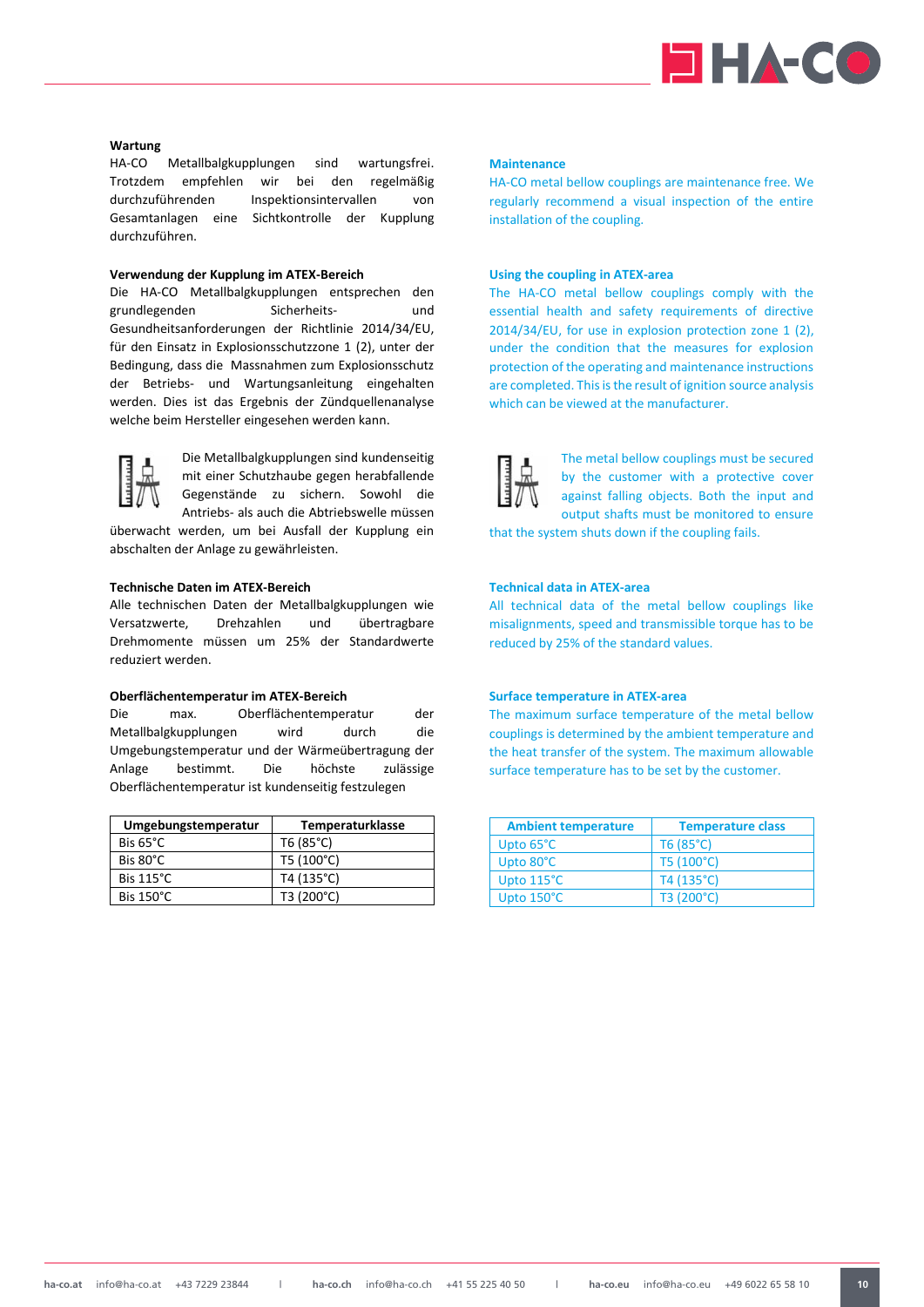

# <span id="page-10-0"></span>**Hinweise für die Betriebsanleitung im ATEX-Bereich**

Die Anlage darf erst betrieben werden, wenn der Hersteller der Gesamtanlage die Konformität mit allen zutreffenden Richtlinien erklärt hat. Die Sicherheitskupplung ist in das Explosionsschutzdokument einzubeziehen. Die Kennzeichnung (nach §43 BGV A1 und BGV A8, BetrSichV) ist am Betriebsort anzubringen. Die vorgeschriebene Kennzeichnung im ATEX-Bereich muss folgende Angaben umfassen:

Hersteller, Kupplungstyp, Baujahr sowie die ATEX Beschriftung:

Ex)

# II 2G Ex h c IIC T6-T3 Gb

# <span id="page-10-1"></span>**Auflage / Änderungen**

Sämtliche Informationen und Daten basieren auf unseren aktuellen Kenntnissen wie auch Erfahrungen und befreien den Verarbeiter/Anwender nicht von eigenen umfassenden Prüfungen. Eine rechtlich verbindliche Zusicherung, auch im Hinblick auf Schutzrechte Dritter, ist damit nicht gegeben. Unsere Leistungen und Produkte unterliegen unseren Verkaufs- und Lieferbedingungen. Alle Angaben und Spezifikationen in diesem Katalog sind ohne Gewähr, (technische) Änderungen sowie Irrtum vorbehalten.

# **Instructions for the manual in ATEX-area**

The system may only be operated if the manufacturer of the entire system has declared that it complies with all applicable directives. The safety coupling must be included in the explosion protection document. The marking (according to §43 BGV A1 and BGV A8, BetrSichV) must be affixed to the place of operation. The mandatory marking in the ATEX area must include the following information:

Manufacturer, coupling type, year of manufacture and the ATEX labeling:



### II 2G Ex h c IIC T6-T3 Gb

# **Edition / Modification**

All information and data are based on our current knowledge as well as our experience and do not relieve processors/users of their own comprehensive tests. A legally binding assurance event with respect to third parties has not been achieved at present. Our products and services are subject to our sales- and shipment policies. All information and specifications in this catalogue are without any guarantee, (technical) changes and errors excepted.